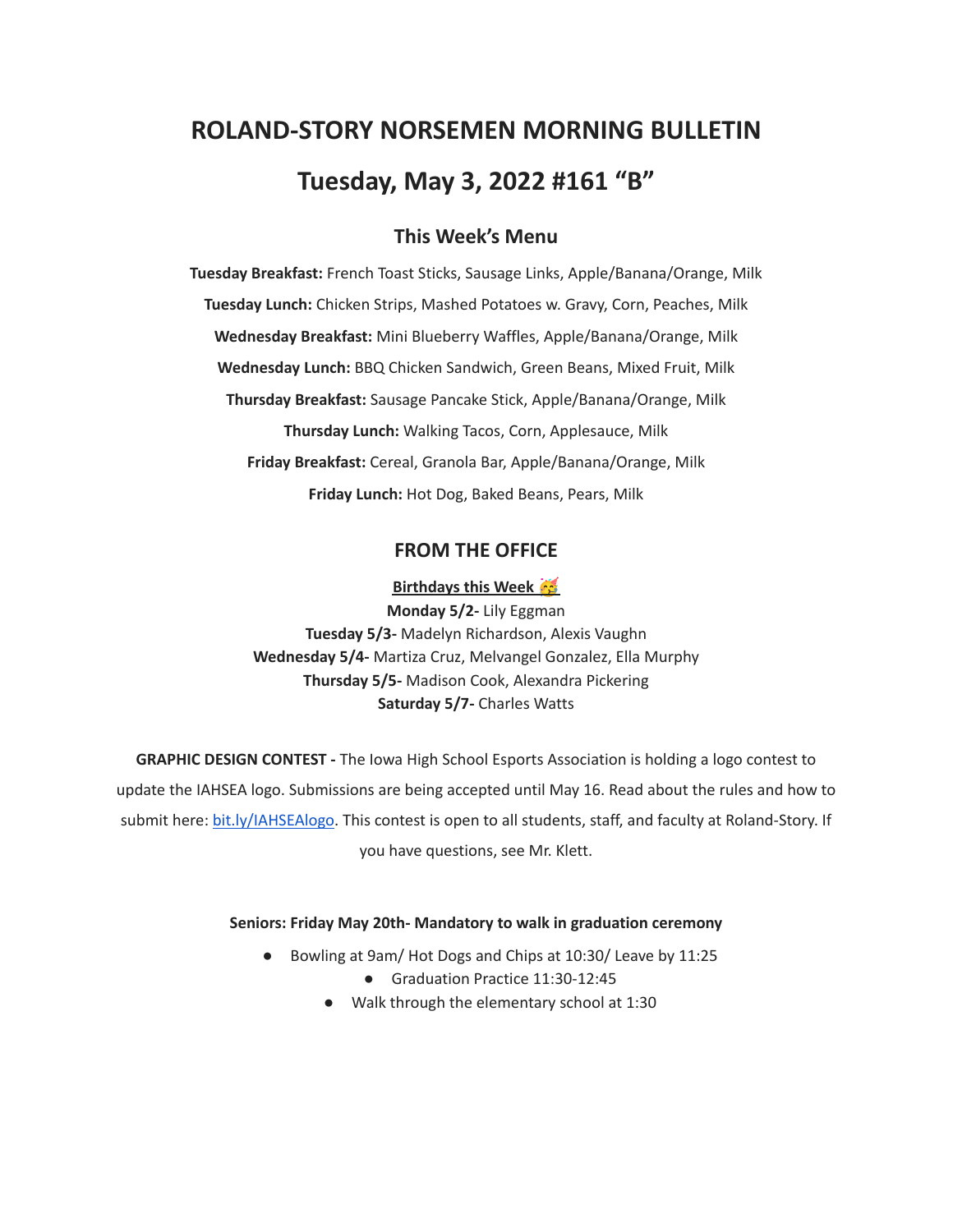

# **[COUNSELOR FOLDER](https://docs.google.com/document/d/1vmwczNPbDzXe9vFaG5LJMQ7NYDv-i4oQJHybqA65TUc/edit?usp=sharing) (9-12)-Click here**

## **Online DMACC classes for Fall 2022**

An important message to remember about DMACC online is that you, the student, must register for the class. Once you register online then the counseling department receives a notice to approve it.



## *Future Seminar Career Presentations*

**Tuesday, May 3 Presenter: \*Architecture/Construction** Eric Vermeer. He has over <sup>15</sup> years of experience working

in architecture and engineering. Eric is the go-to person at 10 Fold for master planning, construction cost estimating, structural engineering, structural and architectural forensics, project management, and architectural design.

Wednesday, May 4 \***Video Production** Click here for more [information](https://www.dmacc.edu/programs/video/Pages/welcome.aspx)

## **Tuesday, May 10 \*Medical Fields -Mary Greeley Presenters**

\*Students, via My Academic Plan Career Clusters you will be requested to come to these presentations.

If ANYONE wants to attend these sessions please sign up in the Counselor's office at least one day prior

to the presentation!

*RS students, take time for your mental health* by registering for this "Teens Training Teens-Psychological First Aid (PFA)" This 3-hour online course will teach students how to manage their distress and cope with post-disaster stress and adversity. (See [attached](https://drive.google.com/file/d/18ZxsDgb9mTVccDP5AD1ejwqoEi1MNUwE/view?usp=sharing) flyer.)

➡︎ **Last Local Scholarship** (this school year)

Due **this Wednesday**, May 4th @ 12:00 pm- Silver Cord [Scholarship](https://docs.google.com/document/d/12og0k5MTIc1OeFEzEig2sJZbI5ykSKtMlEJRu1iKhdA/edit?usp=sharing)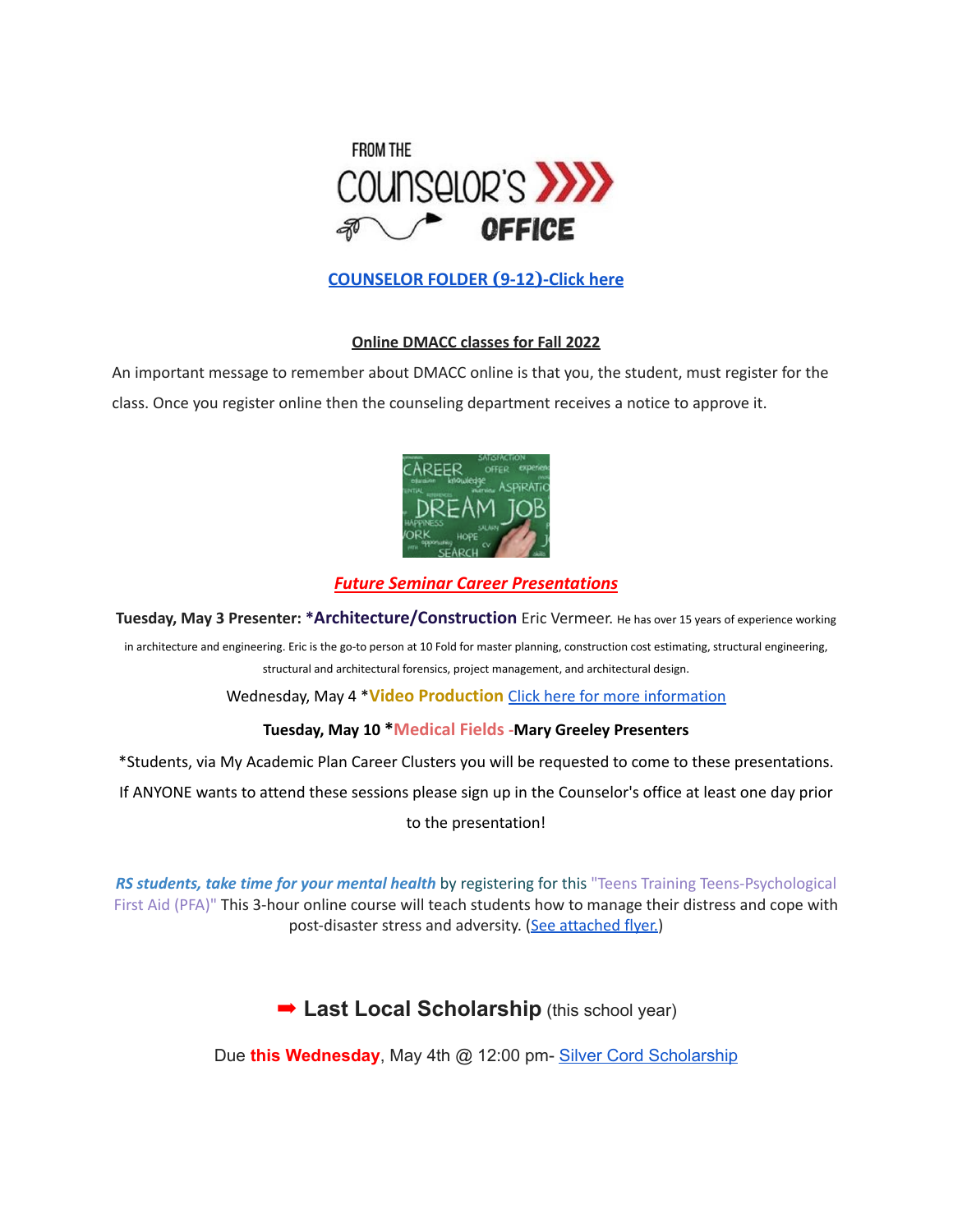# **Scholarship**

## [StudentScholarships.org](https://drive.google.com/file/d/1qEKcx3GVK6vi8DB_QD_Px65Do1Dedcz6/view?usp=sharing) Newsletter

1) Jameela Jamil x I Weigh Scholarship- \$5,000 due 5/18 2) Full Circle Scholarship- \$15,000 due 5/31

3) Know Your Worth Scholarship- \$10,000 due 6/1

4) Girls Impact the World Scholarship Awards- \$5,000 due 6/1

5) Community Leadership Scholarship- \$1,000 due 6/15

6) Navigate Your Future Scholarship- \$2,500 due 6/24

7) CIA Undergraduate Scholarship Program- \$25,000 due 6/27

8) Women in Trades Scholarship- \$3,000 due 6/30

9) Sterling Law Offices Annual College Scholarship- \$1,000 due 6/30

10) Future of Sports Scholarship Program- \$1,000 due 6/30

11) Keches Law Group Scholarship- \$1,500 due 6/30

12) AGMA Foundation Scholarship Program- \$20,000 due 7/1

13) New Silver Fintech Scholarship- \$5,000 due 7/31

14) Strong Work Ethic Scholarship- \$1,000 due 7/31

15) Arctic Physical Therapy Scholarship- \$500 due 8/31

## **ATHLETIC ACTIVITIES FOR THE WEEK**

# **Tuesday 5/3** Boys Golf HOI Conference Meet @ West Marshall 9:00am

# **Wednesday 5/4** Girls Golf HOI Conference Meet @ West Marshall 9:00am

## **Thursday 5/5**